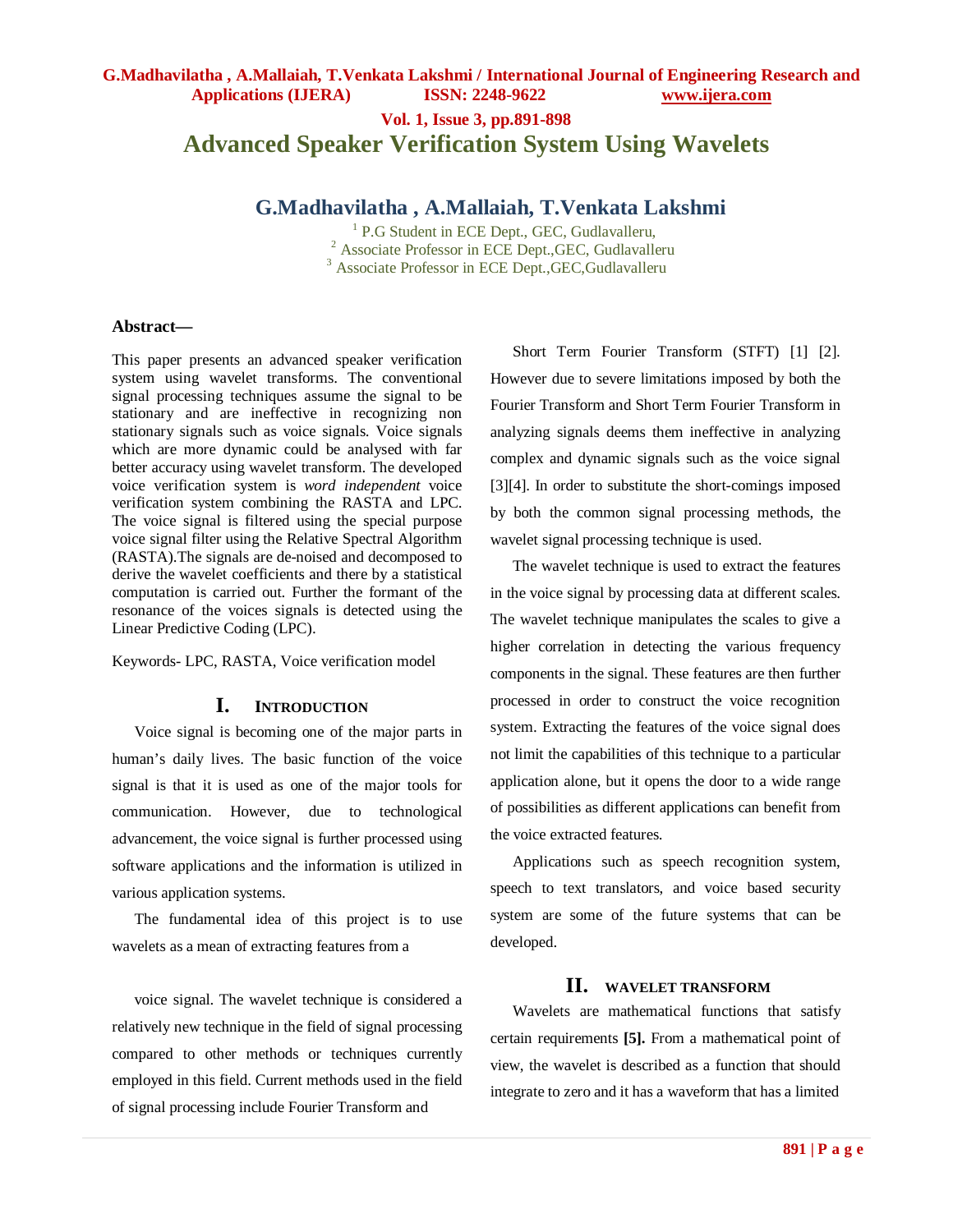duration. The wavelet is also finite of length which means that it is compactly supported. Wavelets analyze a signal using different scales. This approach towards signal processing is called multi-resolution analysis. The scale is similar to the window function in STFT.

Multi-Resolution Analysis (MRA) analyze the frequency components of the signal with different resolutions. This approach especially makes sense for non-periodic signal such as the voice signal which has low-frequency components dominating for long durations and short durations of high-frequency components [6]. A large scale can be interpreted as a "large" window. Using a large scale to analyze the signal, the gross features of a signal can be

obtained. Vice versa, a small scale is interpreted as a "narrow" window and the small scale is used to detect the fine details of the signal. This property of wavelet analysis makes it very powerful and useful in detecting or revealing hidden aspects of data and since wavelet transform provides a different perspective in analyzing a signal, compression or de-noising a signal can be carried out without much signal degradation. Local features of a signal can be detected with far better accuracy with wavelet transform **[**7**]**.

#### **A. Discrete Wavelet Trasfrom**

DWT compensates for the huge amount of data generated by the CWT. The basic operation principles of DWT are similar to the CWT however the scales used by the wavelet and their positions are based upon powers of two. This is called the dyadic scales and positions as the term dyadic stands for the factor of two [9]. For a voice signal, if the high frequency content is removed, the voice will sound different but the message

can still be heard or conveyed. This is not true if the low frequency content of the signal is removed as what is being spoken cannot be heard except only for some random noise.



**Fig 1.** DWT Operation

The DWT is represented using the mathematical equation

$$
C(a,b) = C(j,k) = \sum_{n=1}^{j} f(n) \Psi j, k(n)_{1}
$$

Where the discrete wavelet  $\Psi_{i,k}$  is described as:

$$
\Psi j, k(n) = Z^{-1/n} \Psi (Z^{-1}n - k) \square
$$

The basic operation of the DWT is that the signal is passed through a series of high pass and low pass filter to obtain the high frequency and low frequency contents of the signal. The low frequency contents of the signal are called the approximations. This means the approximations are obtained by using the high scale wavelets which corresponds to the low frequency. The high frequency components of the signal called the details are obtained by using the low scale wavelets which corresponds to the high frequency.

From Figure 1, demonstrates the single level filtering using DWT. First the signal is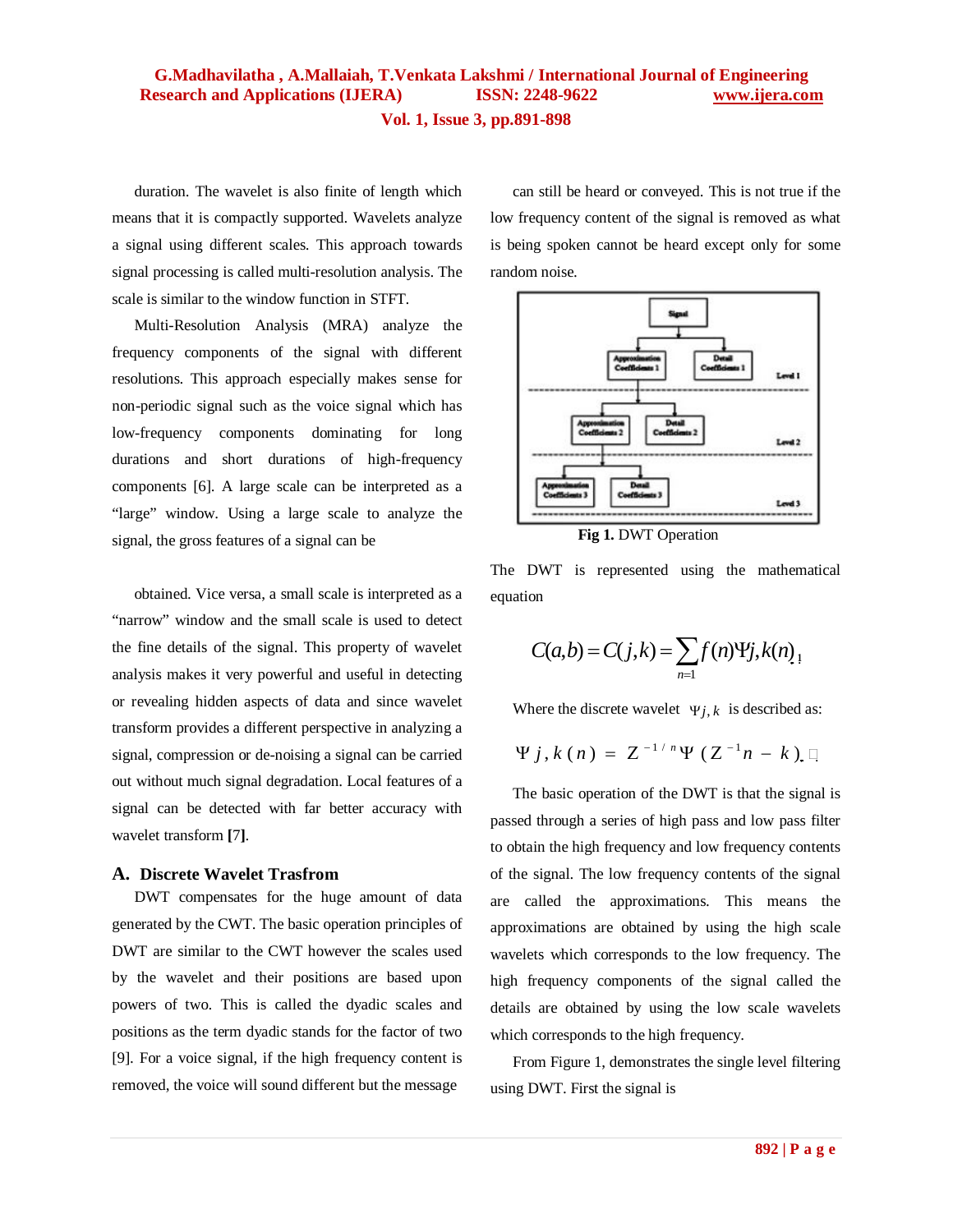**Vol. 1, Issue 3, pp.891-898**

fed into the wavelet filters. These wavelet filters comprises of both the high-pass and low-pass filter. Then, these filters will separate the high frequency content and low frequency content of the signal. However, with DWT the numbers of samples are reduced according to dyadic scale. This process is called the sub-sampling. Sub-sampling means reducing the samples by a given factor. Due to the disadvantages imposed by CWT which requires high processing power the DWT is chosen due its simplicity and ease of operation in handling complex signals such as the voice signal.

### **B. Wavelet Energy**

Whenever a signal is being decomposed using the wavelet decomposition method, there is a certain amount or percentage of energy being retained by both the approximation and the detail. This energy can be obtained from the wavelet bookkeeping vector and the wavelet decomposition vector. The energy calculated is a ratio as it compares the original signal and the decomposed signal.

### **III. VOICE SIGNAL ANALYSIS**

### *A. RASTA(Relative Spectral Algorithm)*

RASTA or Relative Spectral Algorithm as it is known is a technique that is developed as the initial stage for voice recognition. This method works by applying a band-pass filter to the energy in each frequency sub-band in order to smooth over short-term noise variations and to remove any constant offset. In voice signals, stationary noises are often detected. Stationary noises are noises that are present for the full period of a certain signal and does not have diminishing feature. Their property does not change over time. The

assumptions that need to be made is that the noise varies slowly with respect to speech. This makes the RASTA a perfect tool to be included in the initial stages of voice signal filtering to remove stationary noises. The stationary noises that are identified are noises in the frequency range of 1Hz - 100Hz.

### **B. Formant Estimation**

Formant is one of the major components of speech. The frequencies at which the resonant peaks occur are called the formant frequencies or simply formants. The formant of the signal can be obtained by analyzing the vocal tract frequency response.

Figure 2 shows the vocal tract frequency response. The x-axis represents the frequency scale and the y-axis represents the magnitude of the signal. As it can be seen, the formants of the signals are classified as F1, F2, F3 and F4. Typically a voice signal will contain three to five formants. But in most voice signals, up to four formants can be detected. In order to obtain the formant of the voice signals, the LPC (Linear Predictive Coding) method is used. The LPC (Linear Predictive Coding) method is derived from the word linear prediction. Linear prediction as the term implies is a type of mathematical operation. This mathematical function which is used in

discrete time signal estimates the future values based upon a linear function of previous samples [8].

$$
\hat{X}(n) = -\sum_{l=1}^{p} a_{l} x(n-l) \tag{3}
$$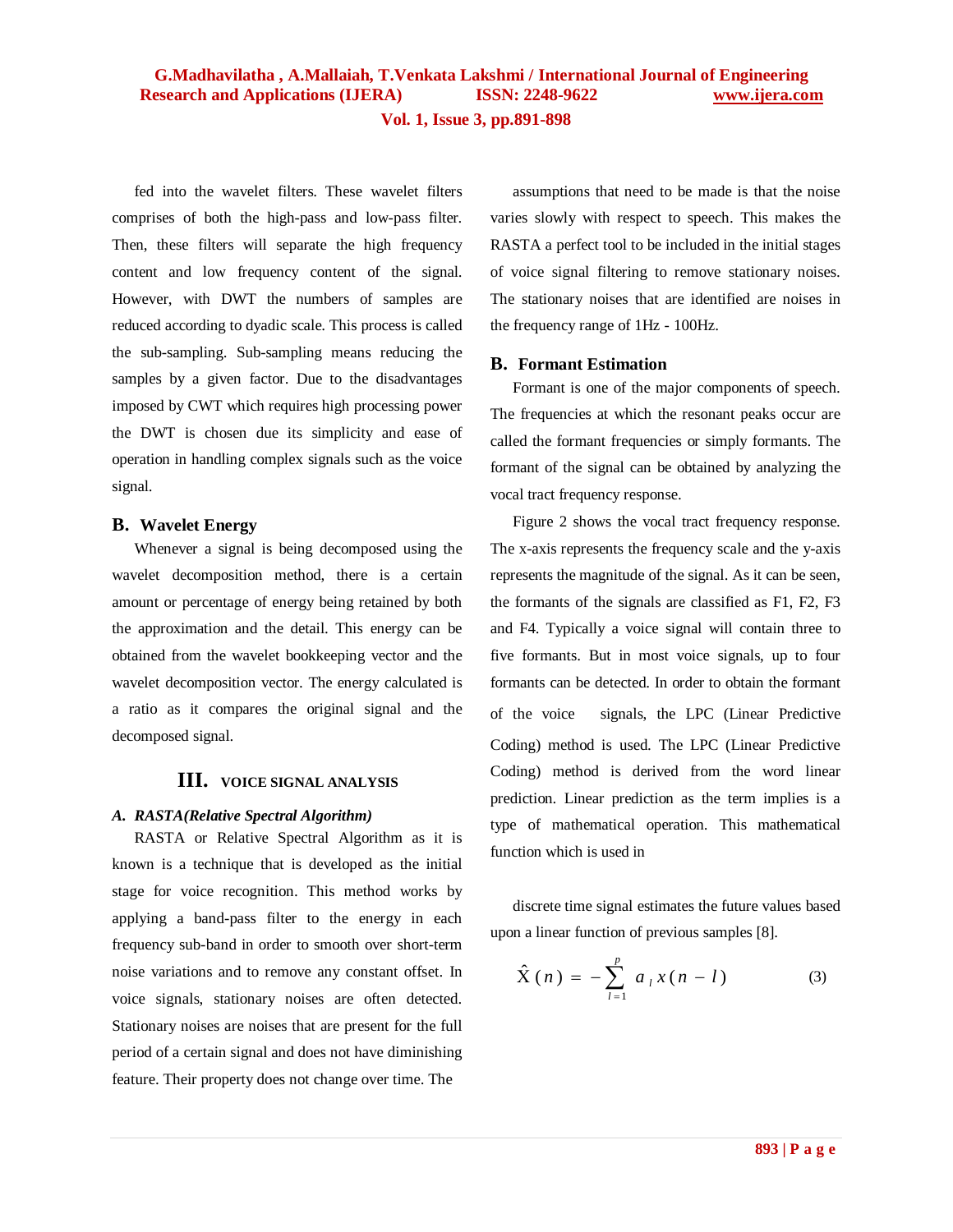## **G.Madhavilatha , A.Mallaiah, T.Venkata Lakshmi / International Journal of Engineering Research and Applications (IJERA) ISSN: 2248-9622 www.ijera.com**

**Vol. 1, Issue 3, pp.891-898**



 **Fig 2**.Vocal tract Frequency Response

Where  $\hat{X}(n)$  the predicted or estimated is value and  $X(n - l)$  is the pervious value.

By expanding this equation,

$$
f(n) = -a(1)x(n-1) - a(2)x(n-2)..., 1
$$

The LPC will analyze the signal by estimating or predicting the formants. Then, the formants effects are removed from the speech signal. The intensity and frequency of the remaining buzz is estimated. So by removing the formants from the voices signal will enable us to eliminate the resonance effect.

This process is called inverse filtering. The remaining signal after the formant has been removed is called the residue. In order to estimate the formants, coefficients of the LPC are needed. The coefficients are estimated by taking the mean square error between the predicted signal and the original signal. By minimizing the error, the coefficients are detected with a higher accuracy and the formants of the voice signal are obtained.

## **IV. SYSTEM IMPLEMENTATION**

#### **A.** *Variation System Implementation*

The proposed methodology for the recognition phase is the statistical calculation. Four different types of statistical calculations are carried out on the

coefficients. The statistical calculations that are carried out are mean, standard deviation, variance and mean of absolute deviation. The wavelet that is used for the system is the symlet 7 wavelet as that this wavelet has a very close correlation with the voice signal. This is determined through numerous trial and errors. The coefficients that are extracted from the wavelet decomposition process is the second level coefficients as the level two coefficients contain most of the correlated data of the voice signal. The data at higher levels contains very little amount of data deeming it unusable for the recognition phase. Hence for initial system implementation, the level two coefficients are used.

The coefficients are further threshold to remove the low correlation values, and using this coefficients statistical computation is carried out. The statistical computation of the coefficients is used in comparison of voice signal together with the formant estimation and the wavelet energy. All the extracted

information acts like a 'fingerprint' for the voice signals. The percentage of verification is calculated by comparing the current values signal values against the registered voice signal values.

The percentage of verification is given by: Verification % = (Test value / Registered value)  $x100$ 

(5)

Between the tested and registered value, whichever value is higher is taken as the denominator and the lower value is taken as the numerator.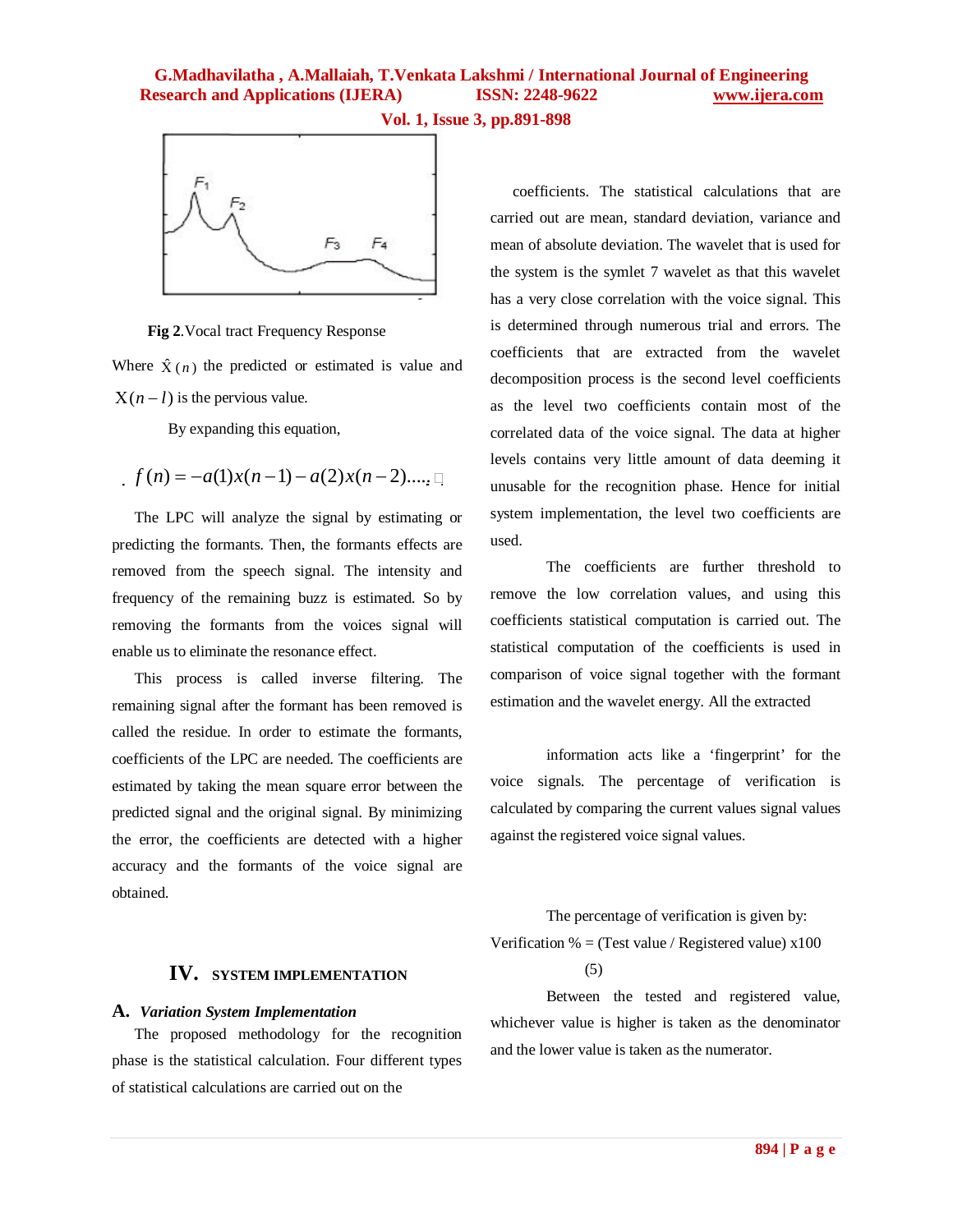# **G.Madhavilatha , A.Mallaiah, T.Venkata Lakshmi / International Journal of Engineering Research and Applications (IJERA) ISSN: 2248-9622 www.ijera.com**

**Vol. 1, Issue 3, pp.891-898**

Figure 3 shows the complete flowchart which includes all the important system components that are used in the voice verification program.



**Fig 3**.complete System Flowchart.

#### **B.** *GUI(Graphical User Interface)*

Figure 4 shows the GUI (Graphical User Interface) implementation for the Voice Registration Section. This GUI enables the user to register an

individual's voice signal using the pre-loaded voice signals that are saved in the program.

The STEP 1 panel shows the pre-loaded voice signals contained in the program. The voice signals are obtained from a clean and noise-free environment. The user can select the available voice signal from the popup menu. The Show Voice Plot button enables the user to view the voice plot in the graph shown in the panel.

The STEP 2 panel contains the function that enables the user to de-noise the signal. By pressing the De-Noise button, the user will be able to de-noise the signal and view the de-noised signal in the graph shown in the plot. The Extract



**Fig 4.** Voice Registration GUI

Coefficients button enables the user to view the DWT (Discrete Wavelet Transform) Coefficients Detail and Approximation.

The STEP 3 panel shows the recognition methodology of the program. The Compute Values button performs the statistical computation on the 2nd level approximation and the 3rd level approximation and displays these values. At the same time the formant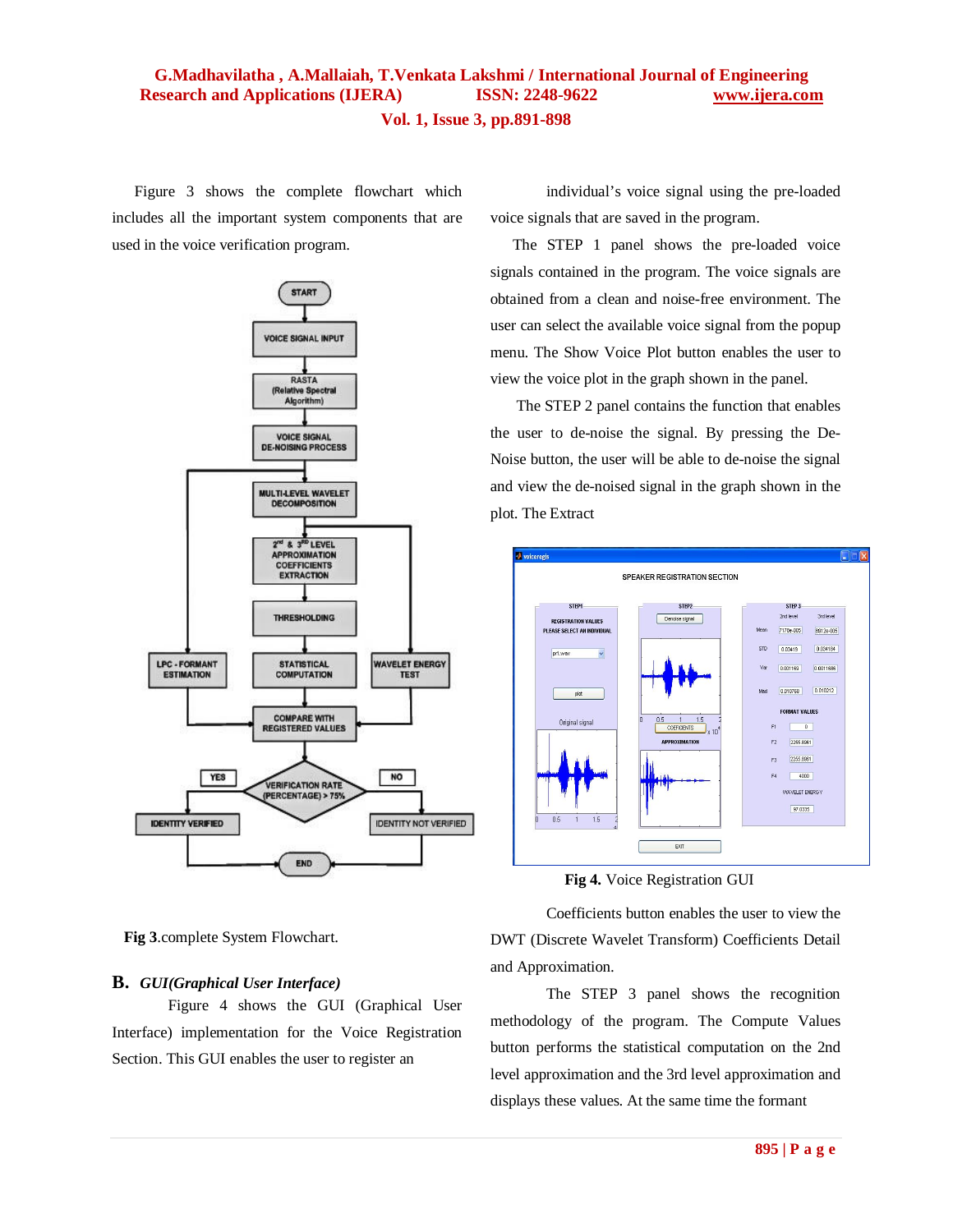values and the wavelet energy of the voice signal is calculated and shown.

Figure 5 shows the GUI (Graphical User Interface) implementation for the Voice Verification Section. This GUI enables the user to verify an individual's voice signal using the pre-loaded voice signals that are saved in the program.



**Fig 5**. Voice Verification GUI

The STEP 1 panel shows the pre-loaded voice signals contained in the program. The user can select the available voice signal from the pop-up menu. The Plot Voice Signal button enables the

user to view the voice plot in the graph shown in the panel. The STEP 2 panel shows the recognition methodology of the program. The Compute Values button performs the statistical computation of the 2nd level approximation and the  $3<sup>rd</sup>$  level approximation and displays these values. At the same time the formant values and the wavelet energy of the voice signal is calculated and shown. The VERIFICATION panel

shows the verification process of the system. The overall percentage values of the statistical computation, formant values and the wavelet energy are displayed.

## **V. CONCLUSION**

The Speaker Recognition Using Wavelet Feature Extraction employs wavelets in voice recognition for studying the dynamic properties and characteristics of the voice signal. This is carried out by estimating the formant and detecting the pitch of the voice signal by using LPC (Linear Predictive Coding). The voice recognition system that is developed is word independent voice verification system used to verify the identity of an individual based on their own voice signal using the statistical computation, formant estimation and wavelet energy. A GUI is built to enable the user to have an easier approach in observing the step-by-step process that takes place in Wavelet Transform.

### **REFERENCECS**

[1]Ram Singh, Proceedings of the NCC, Spectral Subtraction Speech Enhancement with RASTA Filtering IIT-B 2007

[2]D P. W. Ellis, PLP, RASTA, MFCC & inversion Matlab, 2005

[3]Soontorn Oraintara, Ying-Jui Chen Et.al. IEEE Transactions on Signal Processing, IFFT, Vol. 50, No. 3, March 2002

[4]Kelly Wong, Journal of Undergraduate Research, The Role of the Fourier Transform in Time-Scale Modification, University of Florida, Vol 2, Issue 11 - August 2001

[5]Bao Liu, Sherman Riemenschneider, An Adaptive Time- Frequency Representation and Its Fast